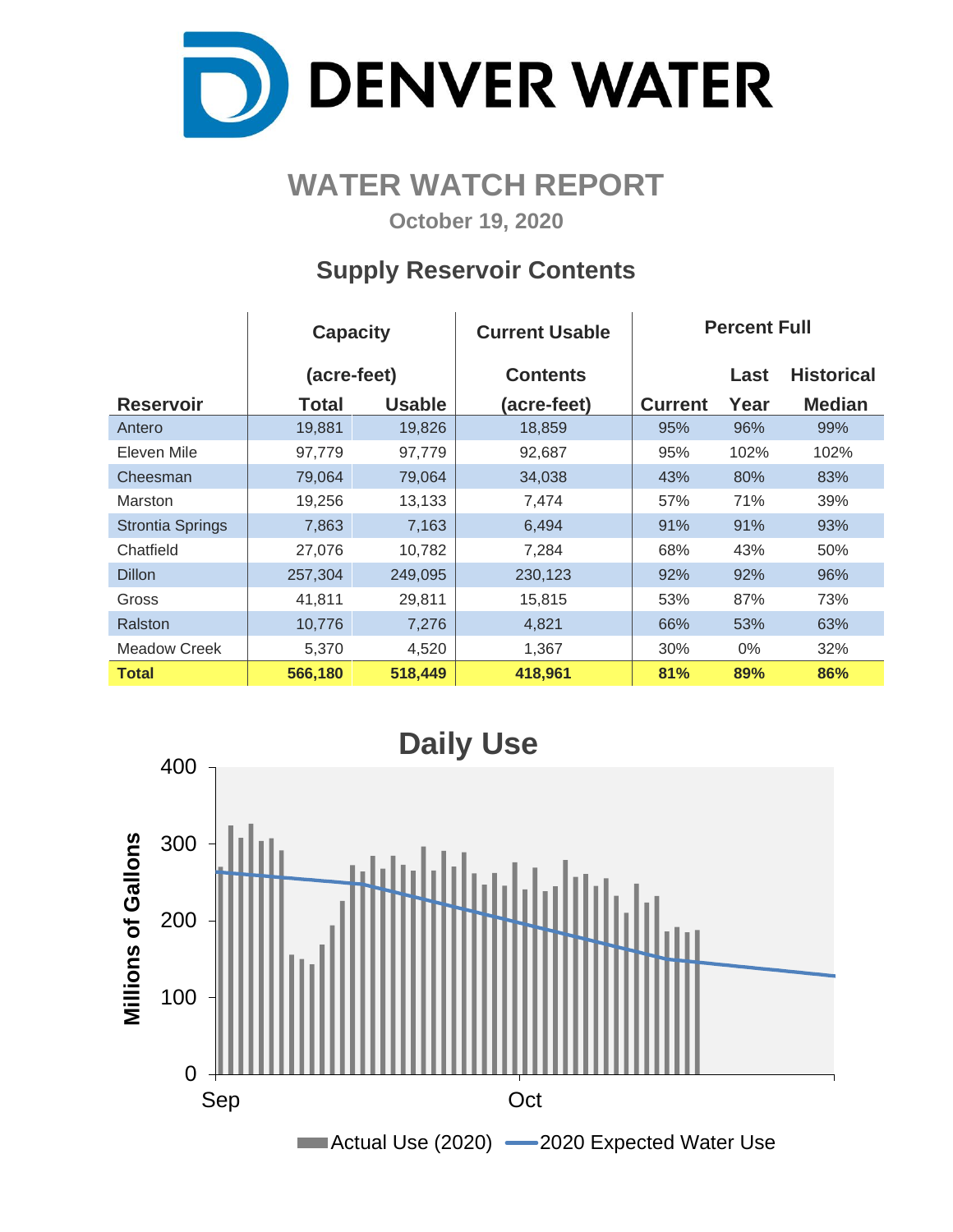

## **Supply Reservoir Contents**

Note: Denver Water forecasts seasonal reservoir storage contents under dry future weather, normal future weather and wet future weather scenarios.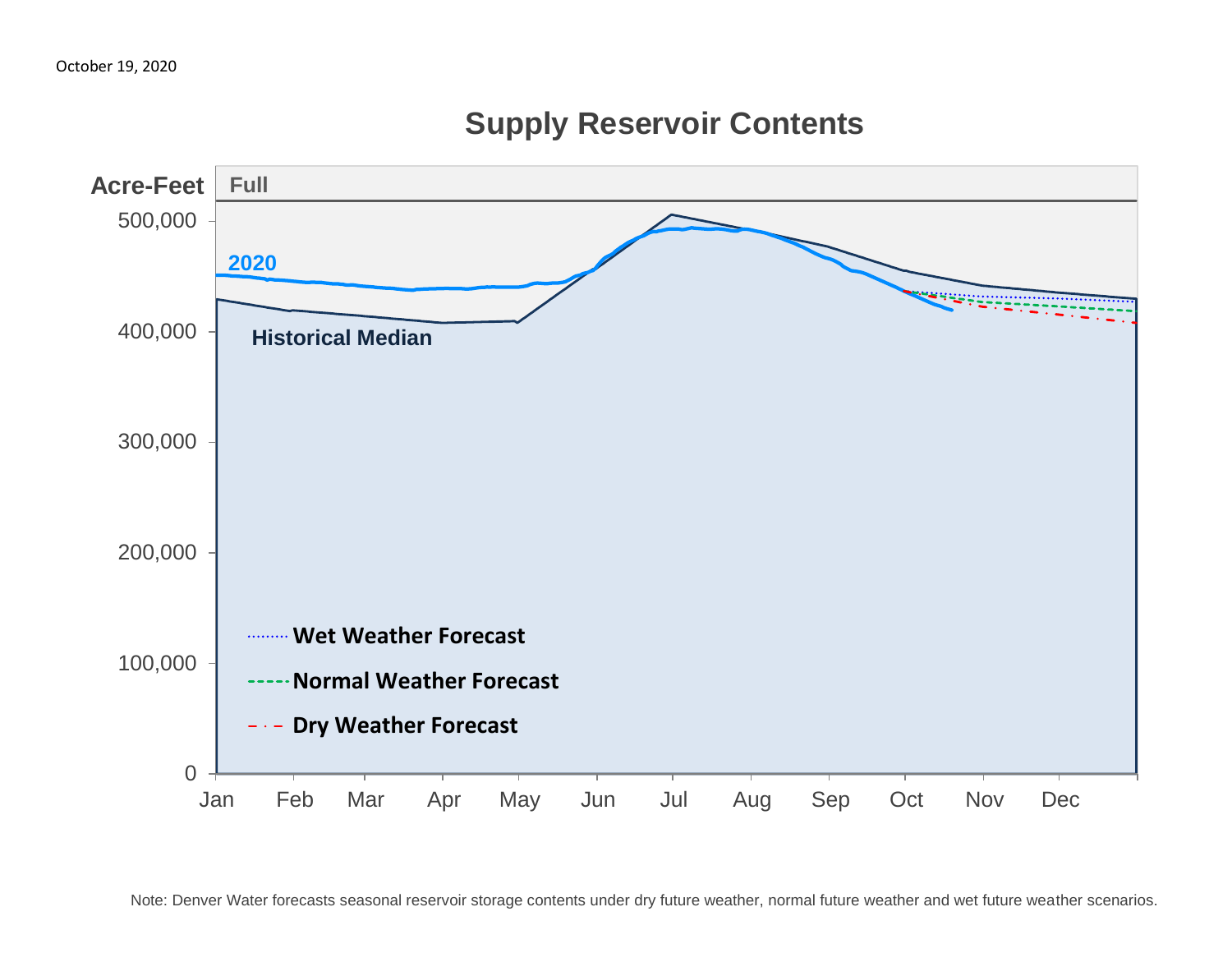

# **October Precipitation**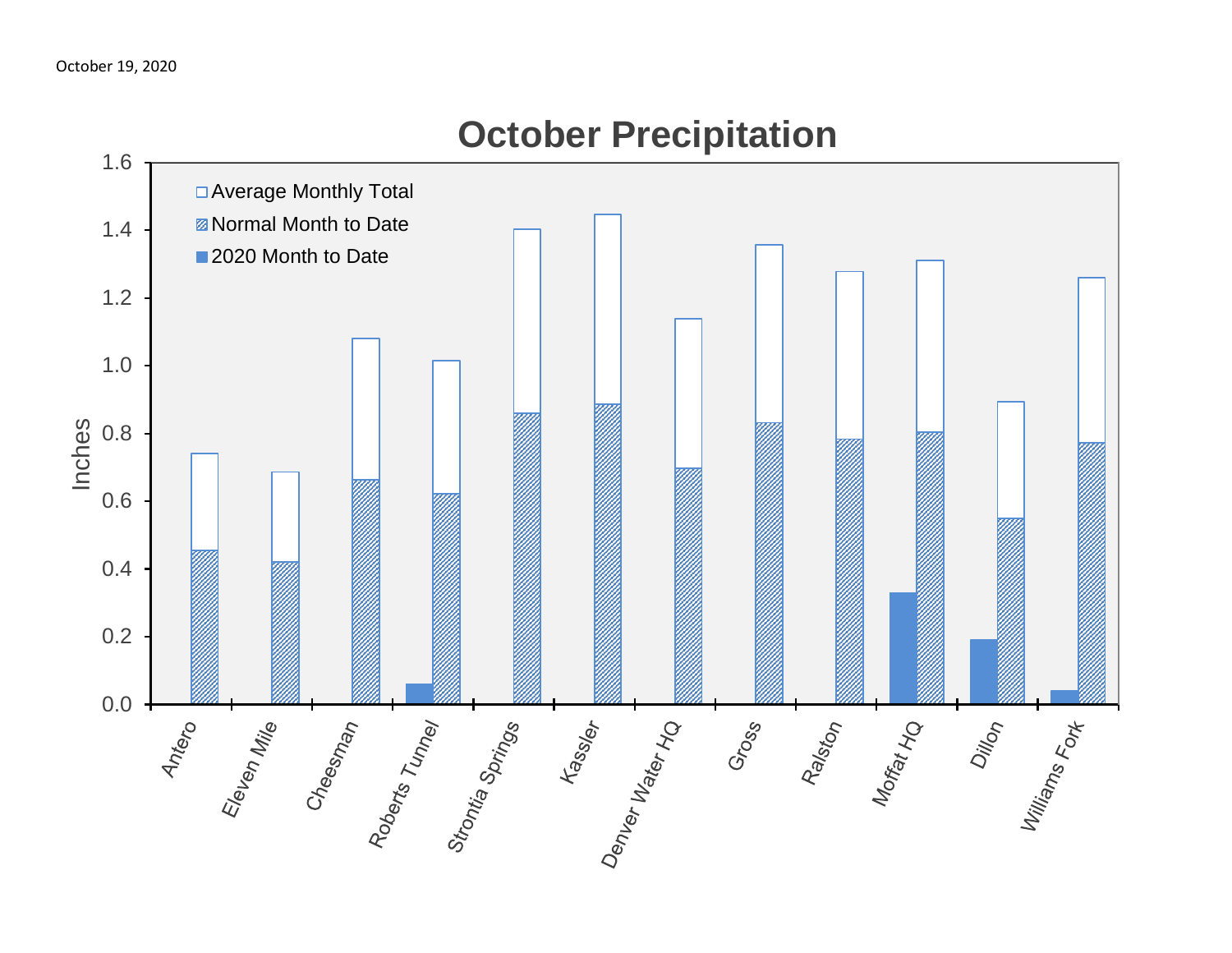

### **Cumulative Precipitation: Colorado River Watershed** 40 Average (1981-2010) 35 2020-2021 Inches of Liquid Precipitation **Inches of Liquid Precipitation** Today's % of Avg: 31% 30 25 20 15 10 5 0 Oct Nov Dec Jan Feb Mar Apr May Jun Jul Aug Sep

 **Cumulative Precipitation: South Platte River Watershed**

Data are from the 7 SNOTEL stations above Denver Water's Upper Colorado diversion facilities.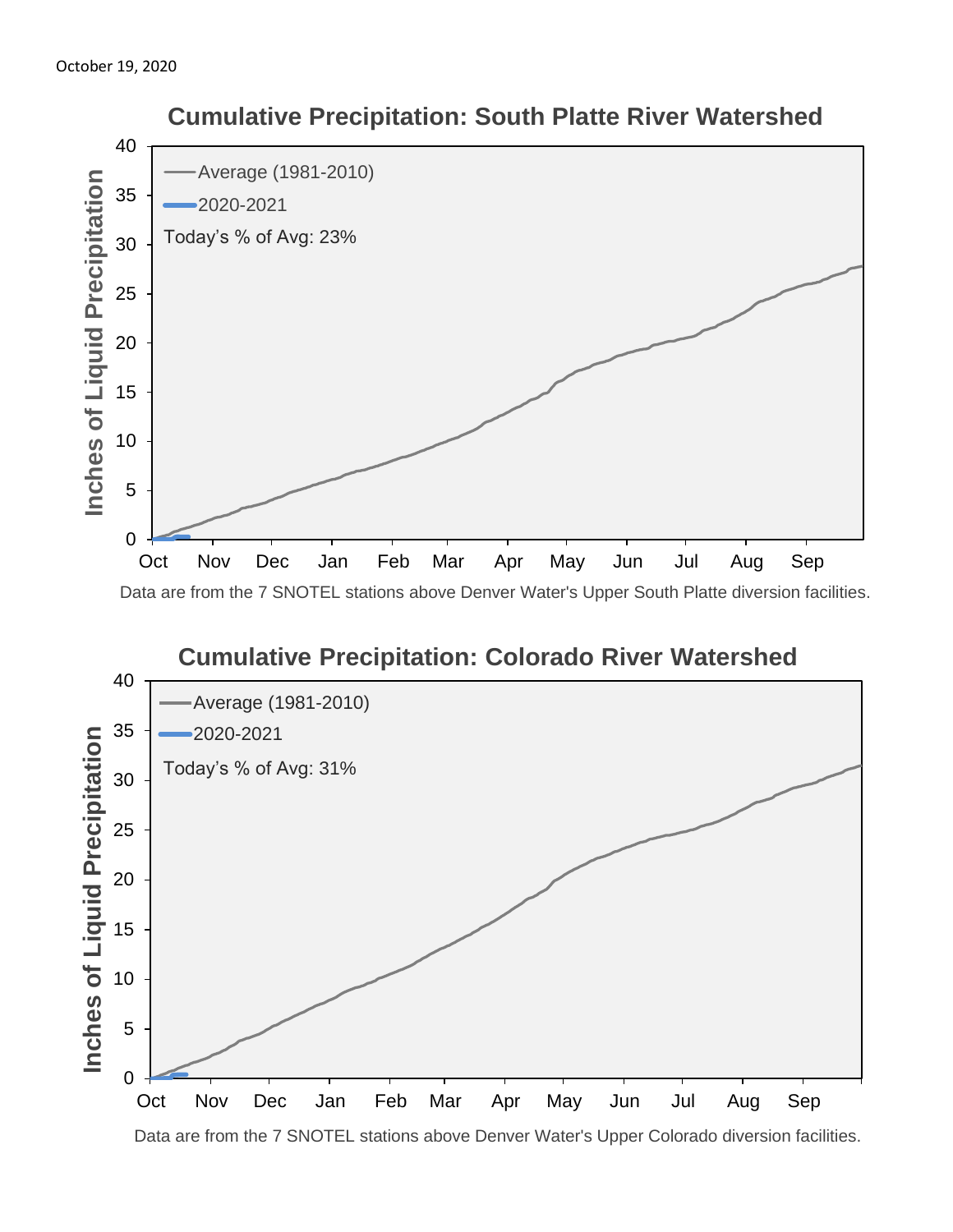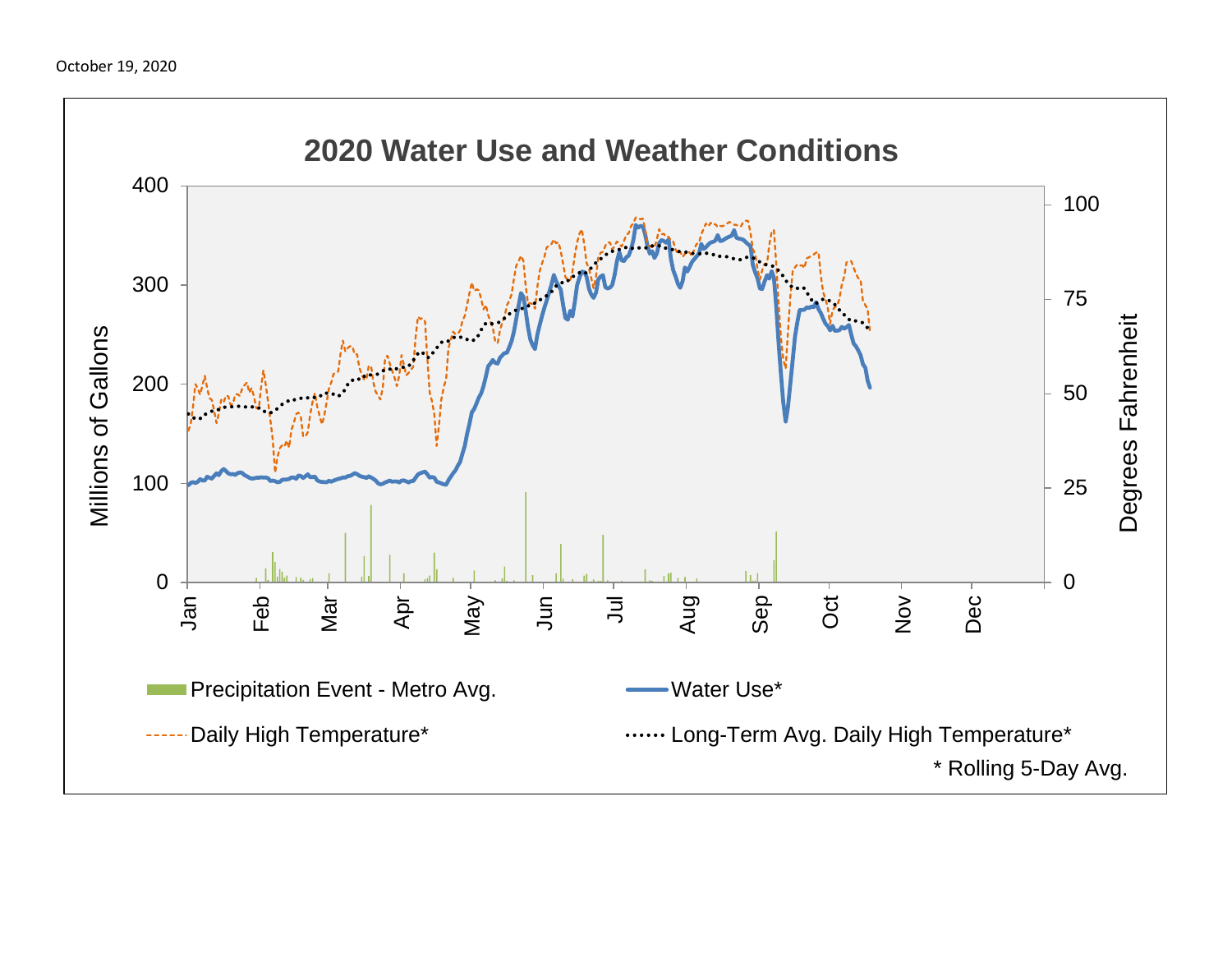#### October 19, 2020

| <b>Denver Water Use and Reservoir Contents 2020</b>   |                         |            |            |           |            |            |            |            |            |            |         |     |     |                |
|-------------------------------------------------------|-------------------------|------------|------------|-----------|------------|------------|------------|------------|------------|------------|---------|-----|-----|----------------|
|                                                       |                         | Jan        | Feb        | Mar       | Apr        | May        | Jun        | Jul        | Aug        | Sep        | Oct     | Nov | Dec | <b>YTD-Avg</b> |
| Predicted End-of-Month Supply Reservoir               |                         |            |            |           |            |            |            |            |            |            | 426,900 |     |     |                |
| Contents (Full = 518,449 AF)                          |                         |            |            |           |            |            |            |            |            |            |         |     |     |                |
| Actual End-of-Month Supply Reservoir<br>Contents (AF) |                         | 445,828    | 441,137    | 439,113   | 440,306    | 457,594    | 493,141    | 492,317    | 466,389    | 436,813    |         |     |     |                |
| Actual % Full                                         |                         | 86%        | 85%        | 85%       | 85%        | 88%        | 95%        | 95%        | 90%        | 84%        |         |     |     |                |
| Historical Median % Full                              |                         | 81%        | 80%        | 79%       | 79%        | 88%        | 98%        | 95%        | 92%        | 88%        |         |     |     |                |
| 2020 Expected Daily Use (MG)                          |                         | 110        | 109        | 108       | 127        | 172        | 272        | 298        | 282        | 248        | 150     | 109 | 105 | 190            |
| Actual Daily Use (MG)                                 | $\mathbf{1}$            | 97         | 106        | 103       | 109        | 194        | 316        | 343        | 306        | 270        | 241     |     |     |                |
|                                                       | $\overline{2}$          | 106        | 104        | 102       | 97         | 170        | 293        | 333        | 311        | 324        | 269     |     |     |                |
|                                                       | 3                       | 103        | 107        | 106       | 100        | 184        | 324        | 341        | 355        | 308        | 239     |     |     |                |
|                                                       | $\overline{\mathbf{4}}$ | 102        | 102        | 106       | 98         | 204        | 294        | 299        | 324        | 326        | 245     |     |     |                |
|                                                       | 5                       | 99         | 94         | 107       | 106        | 203        | 324        | 306        | 350        | 304        | 279     |     |     |                |
|                                                       | 6                       | 110        | 108        | 106       | 110        | 229        | 285        | 362        | 322        | 308        | 257     |     |     |                |
|                                                       | $\overline{7}$          | 99         | 101        | 106       | 114        | 220        | 270        | 341        | 357        | 292        | 261     |     |     |                |
|                                                       | 8                       | 105        | 101        | 105       | 117        | 234        | 305        | 374        | 331        | 156        | 245     |     |     |                |
|                                                       | 9                       | 121        | 104        | 112       | 104        | 219        | 214        | 346        | 332        | 150        | 255     |     |     |                |
| D                                                     | 10                      | 94         | 104        | 109       | 110        | 220        | 260        | 380        | 363        | 143        | 232     |     |     |                |
| A                                                     | 11                      | 106        | 109        | 112       | 115        | 214        | 277        | 350        | 331        | 169        | 210     |     |     |                |
| Y                                                     | 12                      | 112        | 102        | 114       | 100        | 218        | 313        | 348        | 361        | 194        | 248     |     |     |                |
|                                                       | 13                      | 119        | 104        | 99        | 101        | 262        | 278        | 370        | 337        | 226        | 224     |     |     |                |
| O                                                     | 14                      | 111        | 111        | 104       | 106        | 233        | 291        | 308        | 359        | 273        | 232     |     |     |                |
| F                                                     | 15                      | 114        | 104        | 104       | 108        | 231        | 342        | 320        | 334        | 264        | 186     |     |     |                |
|                                                       | 16                      | 117        | 103        | 110       | 94         | 216        | 315        | 313        | 333        | 285        | 192     |     |     |                |
| M                                                     | 17                      | 102        | 117        | 110       | 96         | 245        | 342        | 360        | 369        | 268        | 185     |     |     |                |
| O                                                     | 18                      | 107        | 102        | 107       | 96         | 294        | 277        | 337        | 343        | 285        | 188     |     |     |                |
| N                                                     | 19                      | 106        | 102        | 99        | 101        | 279        | 269        | 331        | 365        | 273        |         |     |     |                |
| T                                                     | 20                      | 114        | 113        | 96        | 106        | 297        | 281        | 372        | 338        | 265        |         |     |     |                |
| H                                                     | 21                      | 114        | 112        | 102       | 116        | 284        | 285        | 328        | 361        | 297        |         |     |     |                |
|                                                       | 22                      | 111        | 103        | 96        | 115        | 305        | 325        | 355        | 332        | 266        |         |     |     |                |
|                                                       | 23                      | 110        | 102        | 103       | 114        | 276        | 303        | 328        | 338        | 291        |         |     |     |                |
|                                                       | 24                      | 104        | 104        | 102       | 116        | 210        | 336        | 347        | 364        | 271        |         |     |     |                |
|                                                       | 25                      | 103        | 95         | 103       | 129        | 211        | 295        | 275        | 333        | 289        |         |     |     |                |
|                                                       | 26                      | 108        | 106        | 106       | 135        | 226        | 291        | 268        | 349        | 262        |         |     |     |                |
|                                                       | 27<br>28                | 103<br>106 | 101<br>101 | 100<br>97 | 156<br>154 | 274<br>257 | 265<br>296 | 325<br>290 | 323<br>327 | 247<br>262 |         |     |     |                |
|                                                       | 29                      | 105        | 103        | 104       | 176        | 283        | 341        | 329        | 271        | 246        |         |     |     |                |
|                                                       | 30                      | 106        |            | 104       | 180        | 257        | 308        | 308        | 295        | 276        |         |     |     |                |
|                                                       | 31                      | 108        |            | 100       |            | 274        |            | 337        | 321        |            |         |     |     |                |
| <b>Monthly Average</b>                                |                         | 107        | 104        | 104       | 116        | 239        | 297        | 333        | 337        | 260        | 233     |     |     | 213            |
| % of 2020 Expected Daily Use                          |                         | 97%        | 96%        | 97%       | 91%        | 139%       | 109%       | 112%       | 119%       | 105%       | 155%    |     |     | 112%           |

Notes: 1) "AF" denotes acre-feet. "MG" denotes million gallons. 2) Expected Daily Use is based on historical use with normal weather conditions. 3) The predicted end-of-month supply reservoir contents figures assume normal weather after October 1, 2020. 4) The differences between predicted and actual end-of-month supply reservoir contents are the result of normal estimation error of daily use, supply, evaporation, carriage losses and raw water deliveries. 5) Predicted supply reservoir contents last updated on October 4, 2020. 6) Daily water figures are subject to change.